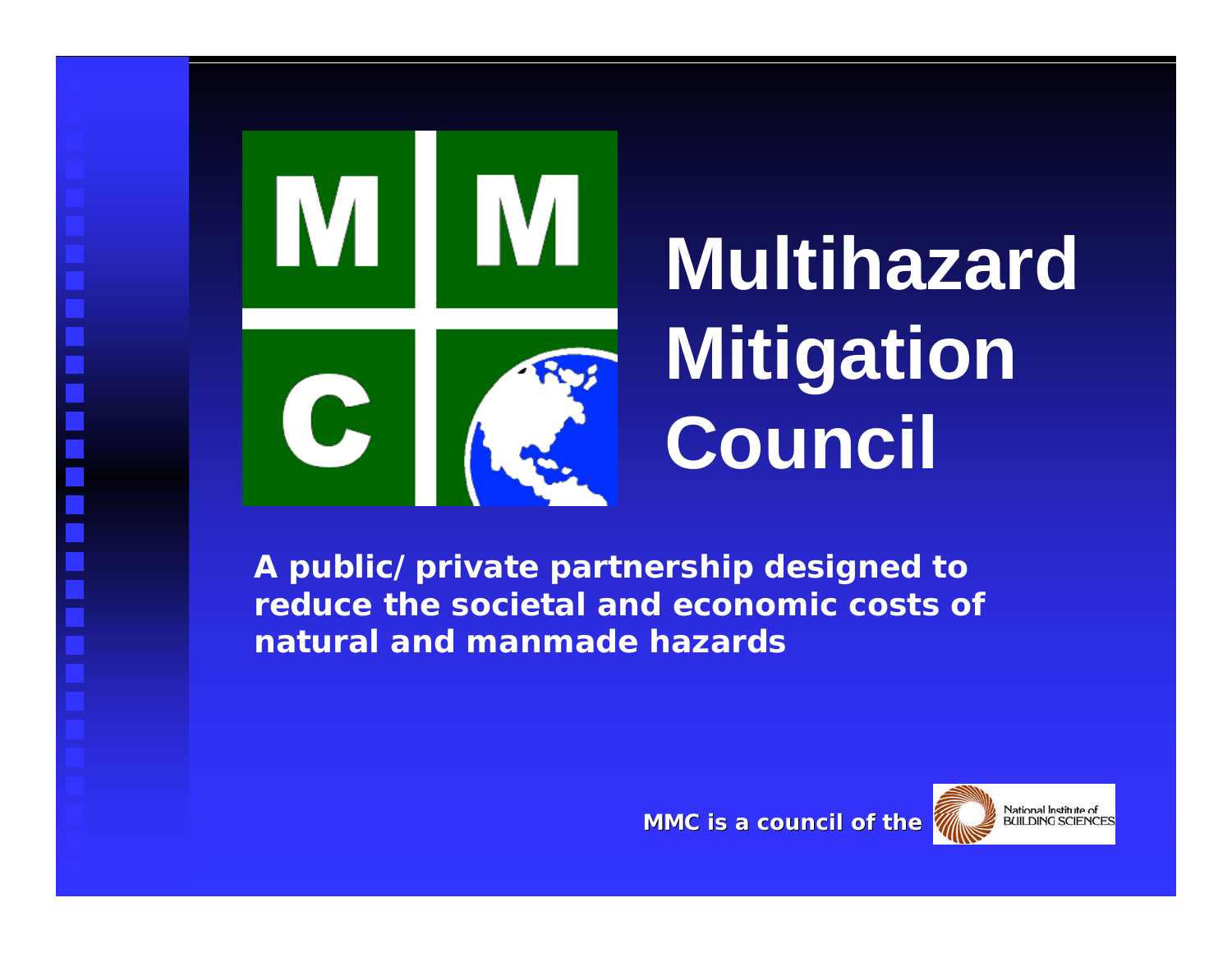**Translating Recommendations from the NIST WTC Investigation into Model Building Codes**

 **12 month project 12 month project Funding from NIST Funding from NIST Related NIBS projects – Progressive Related NIBS projects – Progressive Collapse Guide, Fire Safety Collapse Guide, Fire Safety Structural Design Guide, Workshop Structural Design Guide, Workshop for Architects for Architects**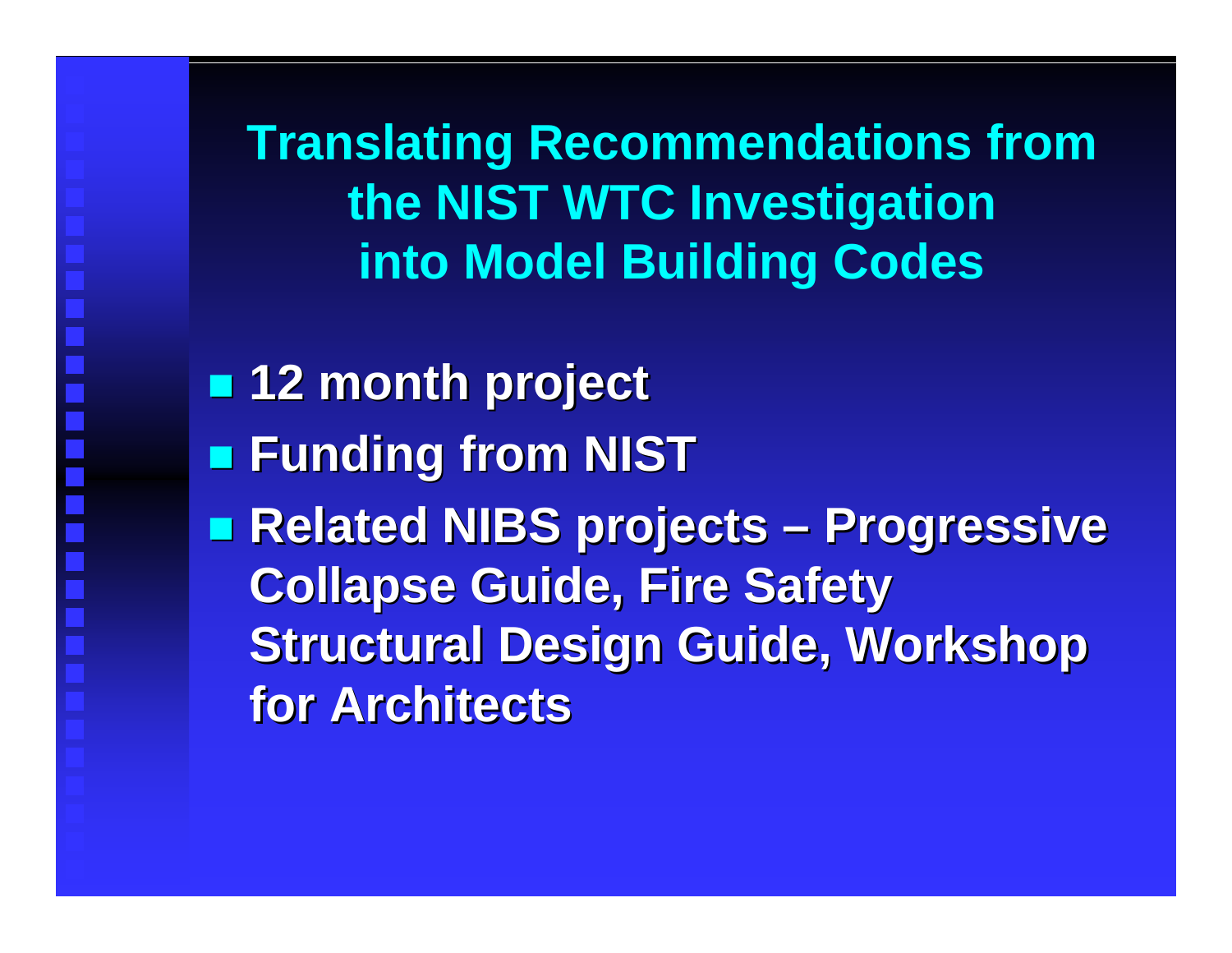**Establish Core Committee Establish Core Committee**

 **Approximately 20 members Approximately 20 members Representative of relevant Representative of relevant disciplines and building community disciplines and building community interests interests**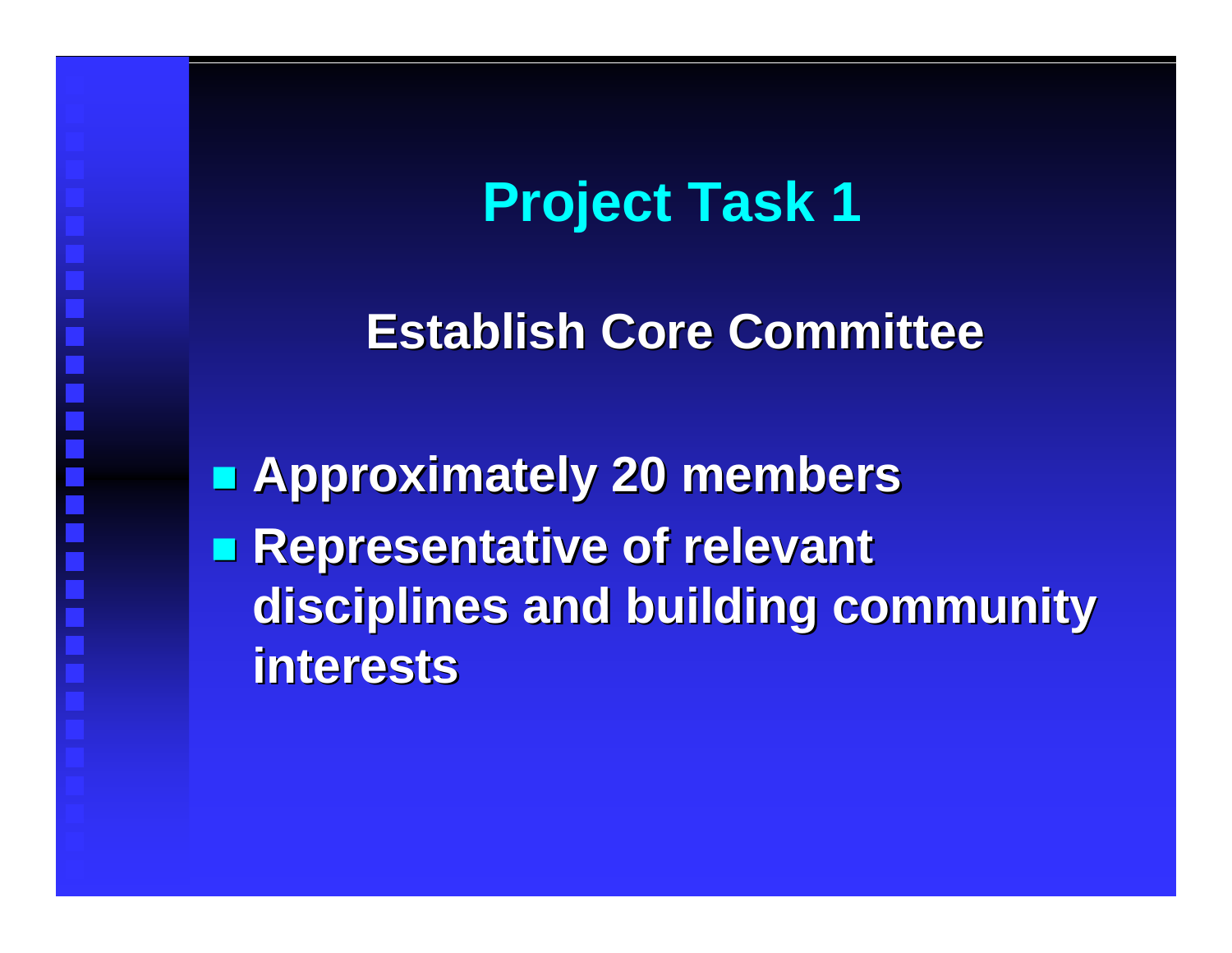#### Core Committee Includes Representatives of

 $\blacksquare$  NFPA & fire marshals

- ICC & code ICC & code officials
- **Rangeling Reports**
- **Engineers**
- **Social scientists**
- **Building owners &** managers managers
- **Insurance and** risk assessment
- **Nobility impaired**
- **First responders**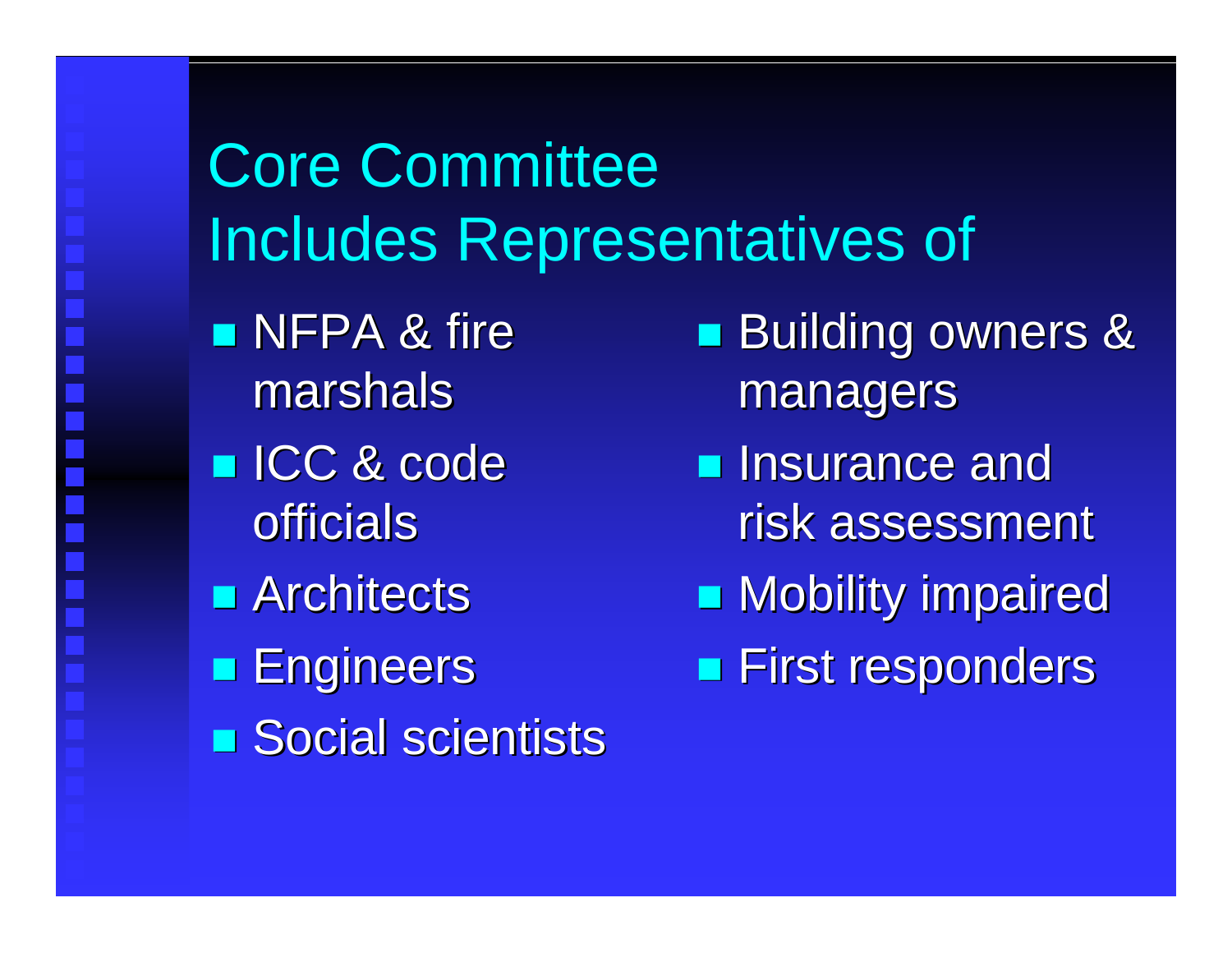**Develop a strategy for implementing Develop a strategy for implementing relevant NIST WTC recommendations relevant NIST WTC recommendations into model building codes into model building codes**

*Work starts with Work starts withOctober 24-25, 2005, meeting October 24-25, 2005, meeting*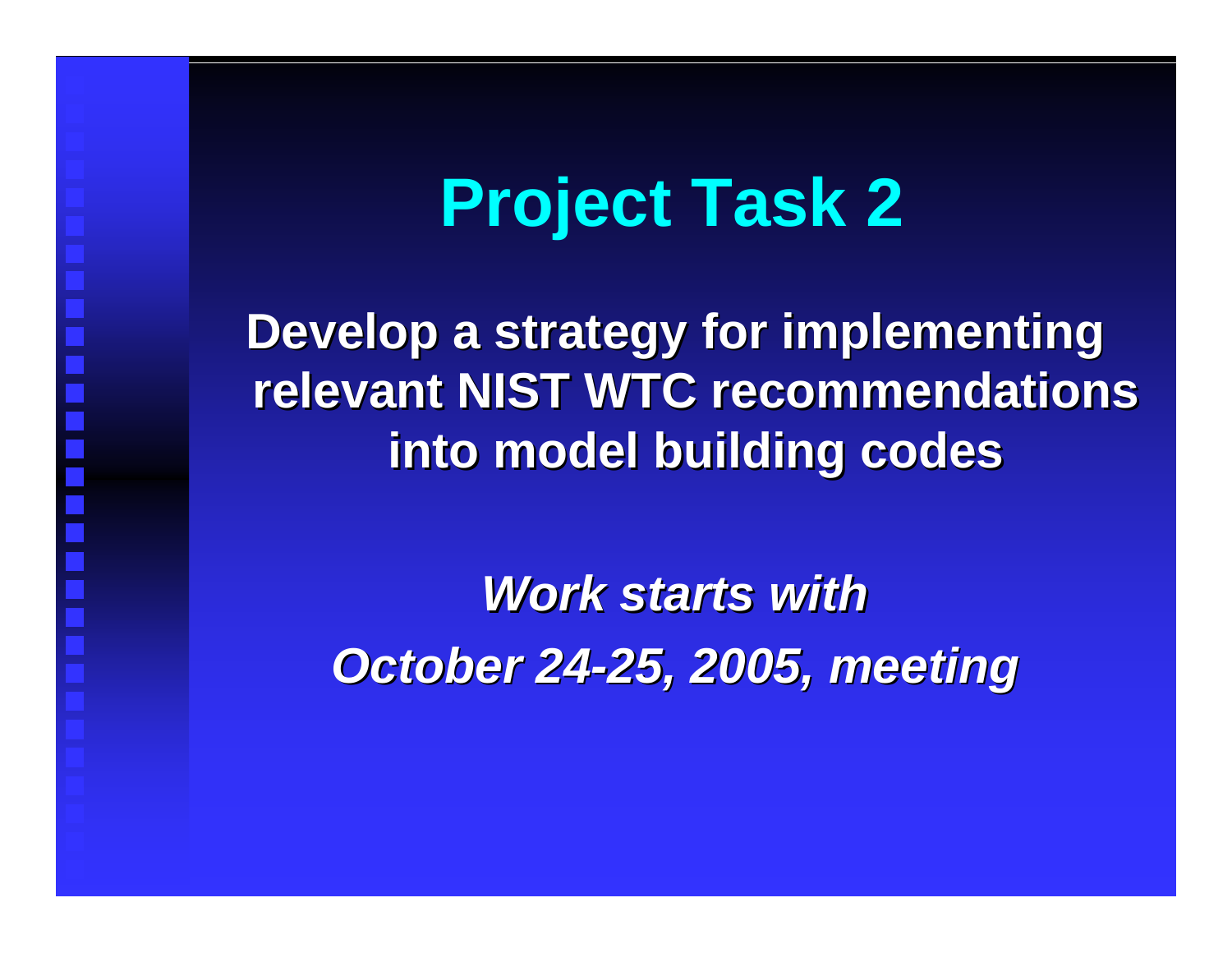**Develop awareness of activities of other Develop awareness of activities of other groups already focusing on groups already focusing on implementation of NIST recommendations** 

¦ NFPA ¦ ICC ¦ NIST ¦ ASCE 7 | Materials standards groups (e.g., AISI, ACI)  $\parallel$  Building community interest groups (e.g., AIA, BOMA)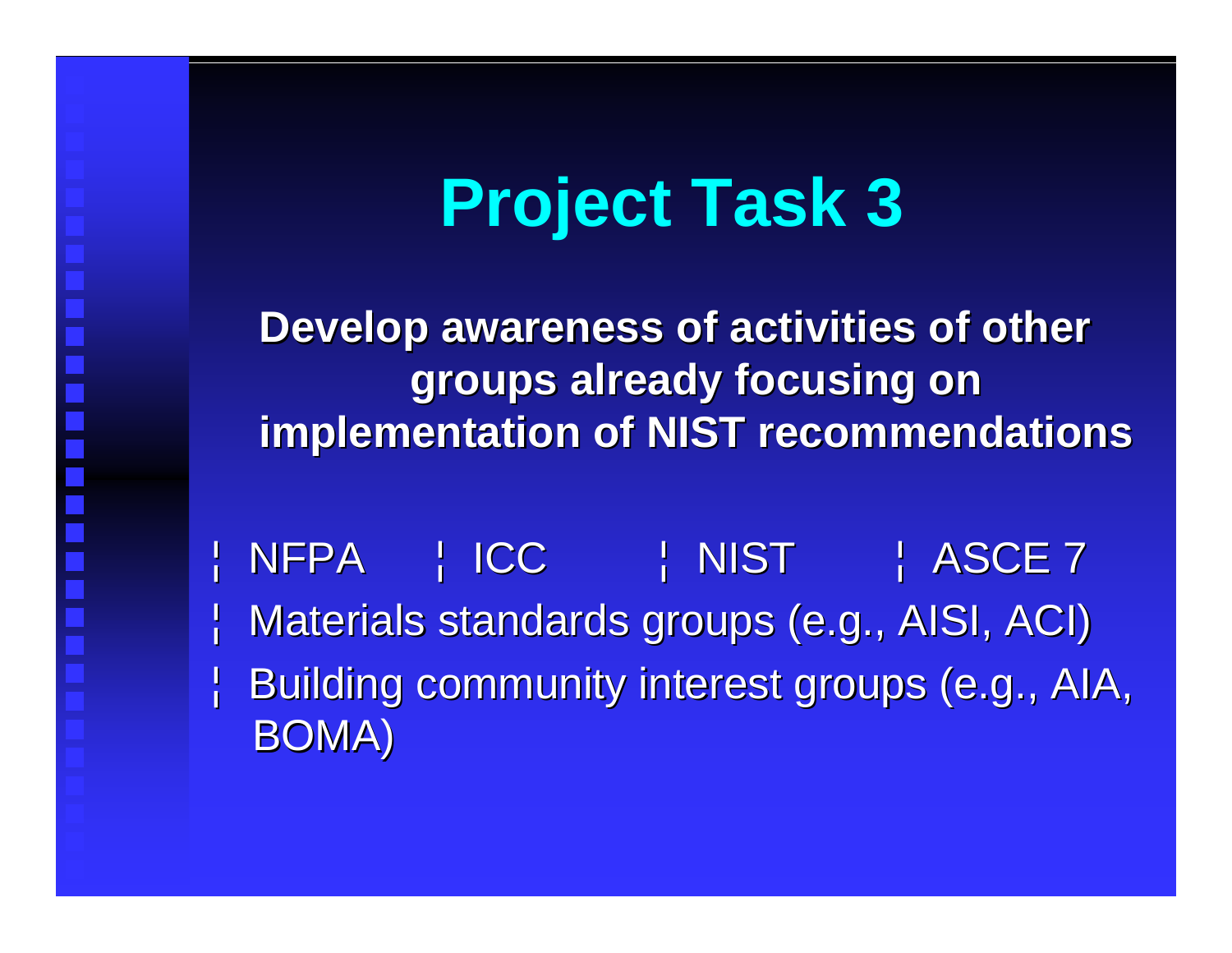#### **Develop initial proposals for change to Develop initial proposals for change to the model codes the model codes**

*Model exists in NIBS BSSC's Model exists in NIBS BSSC's Code Resource Support Committee Code Resource Support Committee Activities Activities*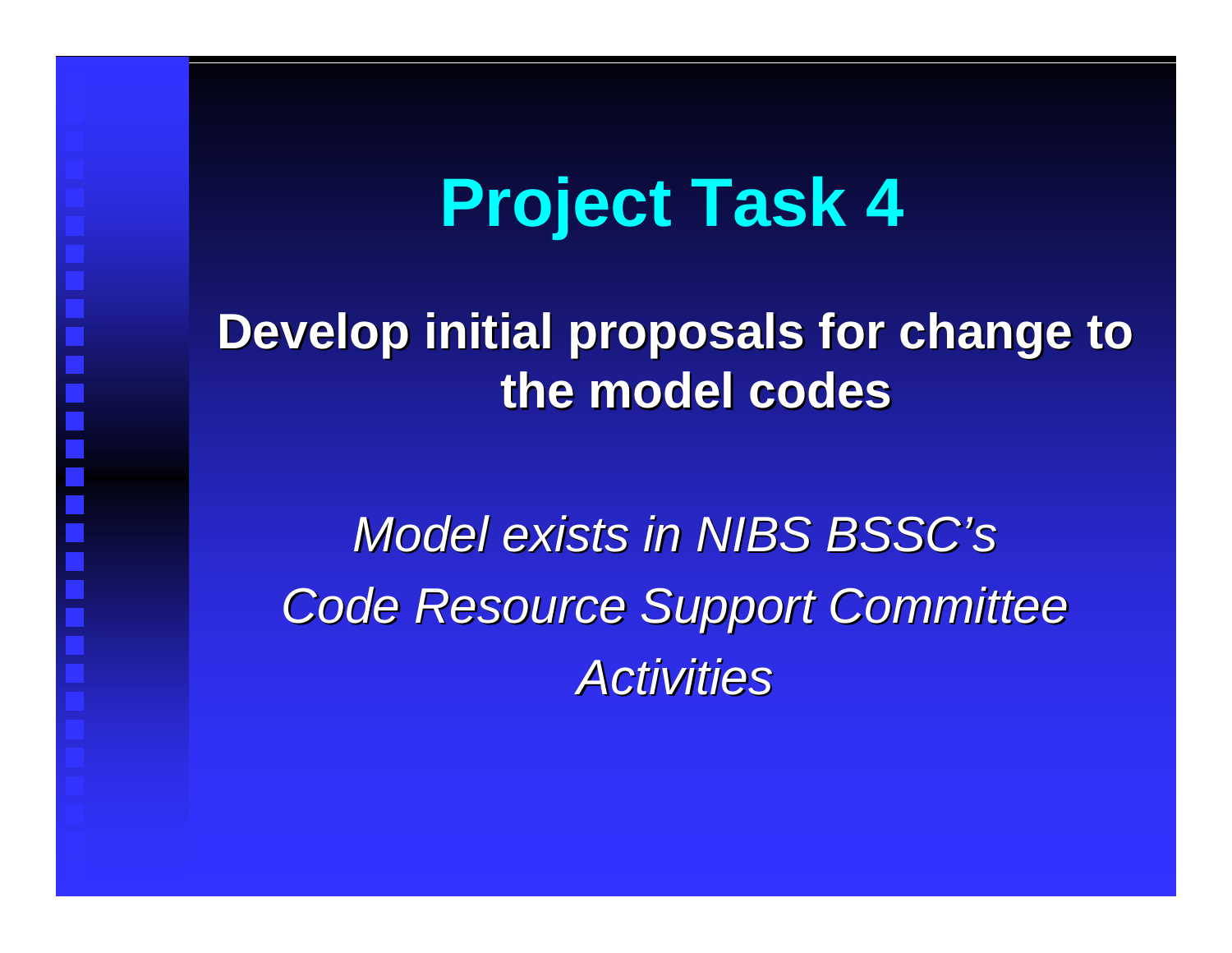#### **Shepherd proposed changes through Shepherd proposed changes through the code-change processes the code-change processes**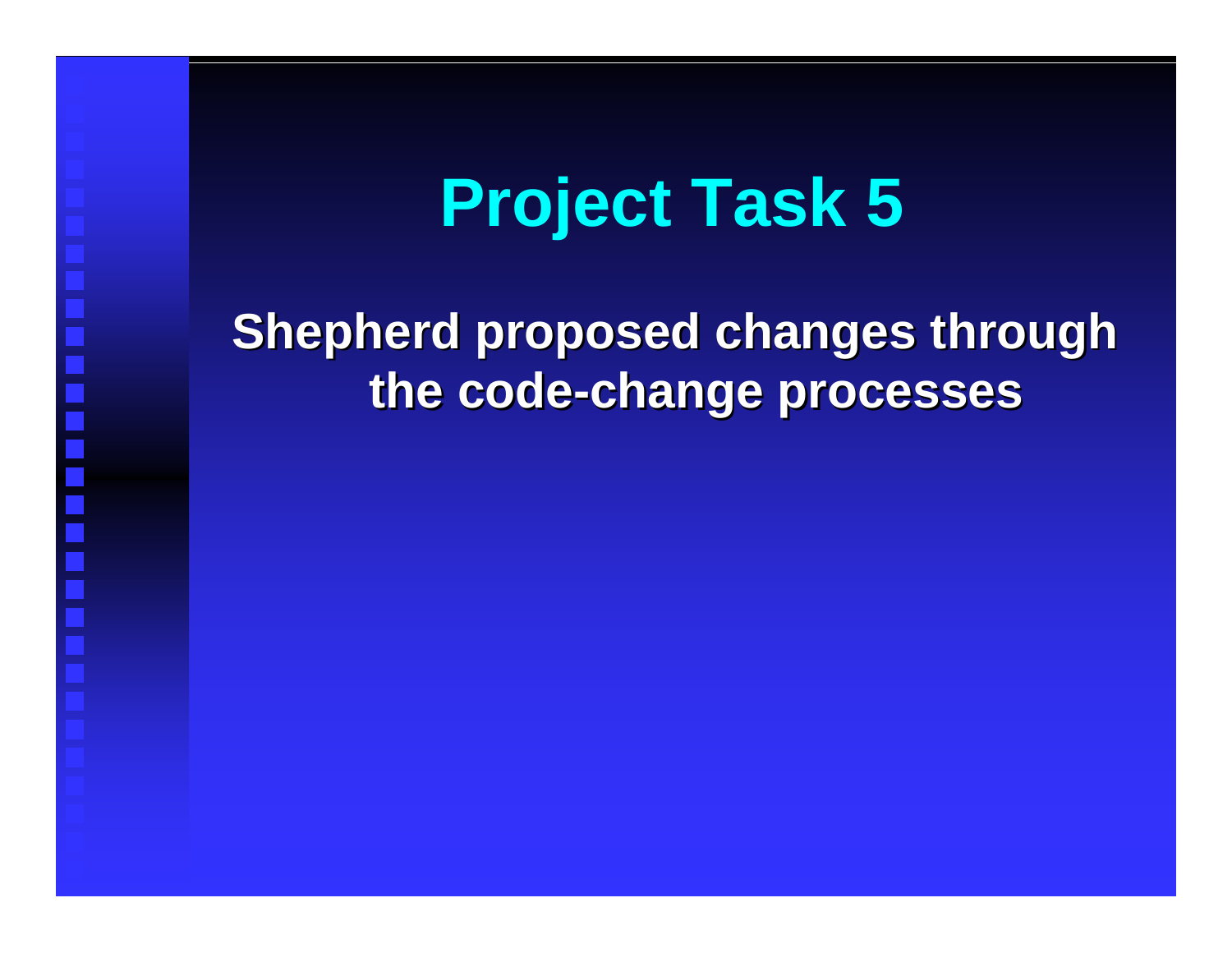#### **Identify additional steps to be taken Identify additional steps to be taken with respect to relevant standards with respect to relevant standards**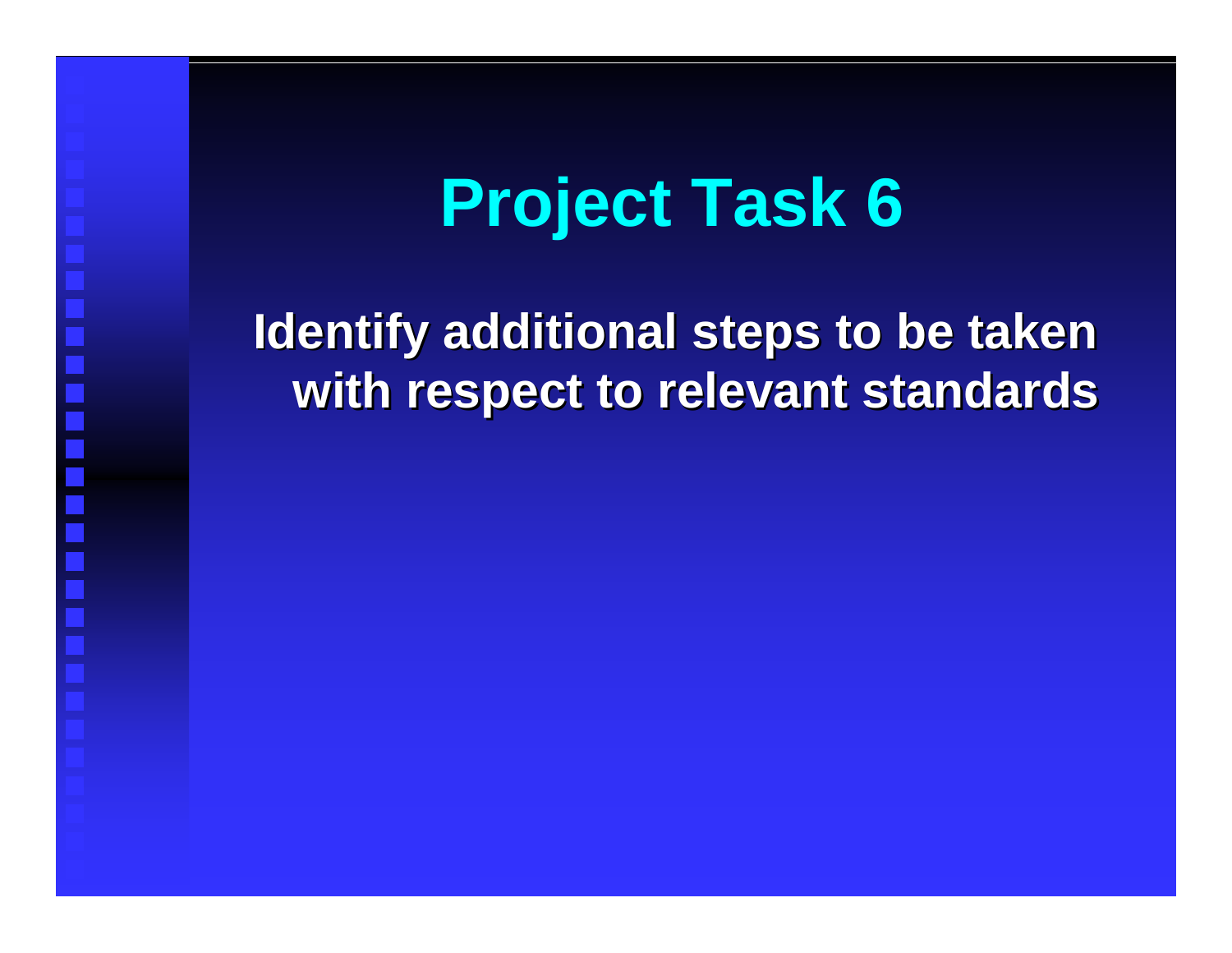#### **Identify any needed training and educational tools**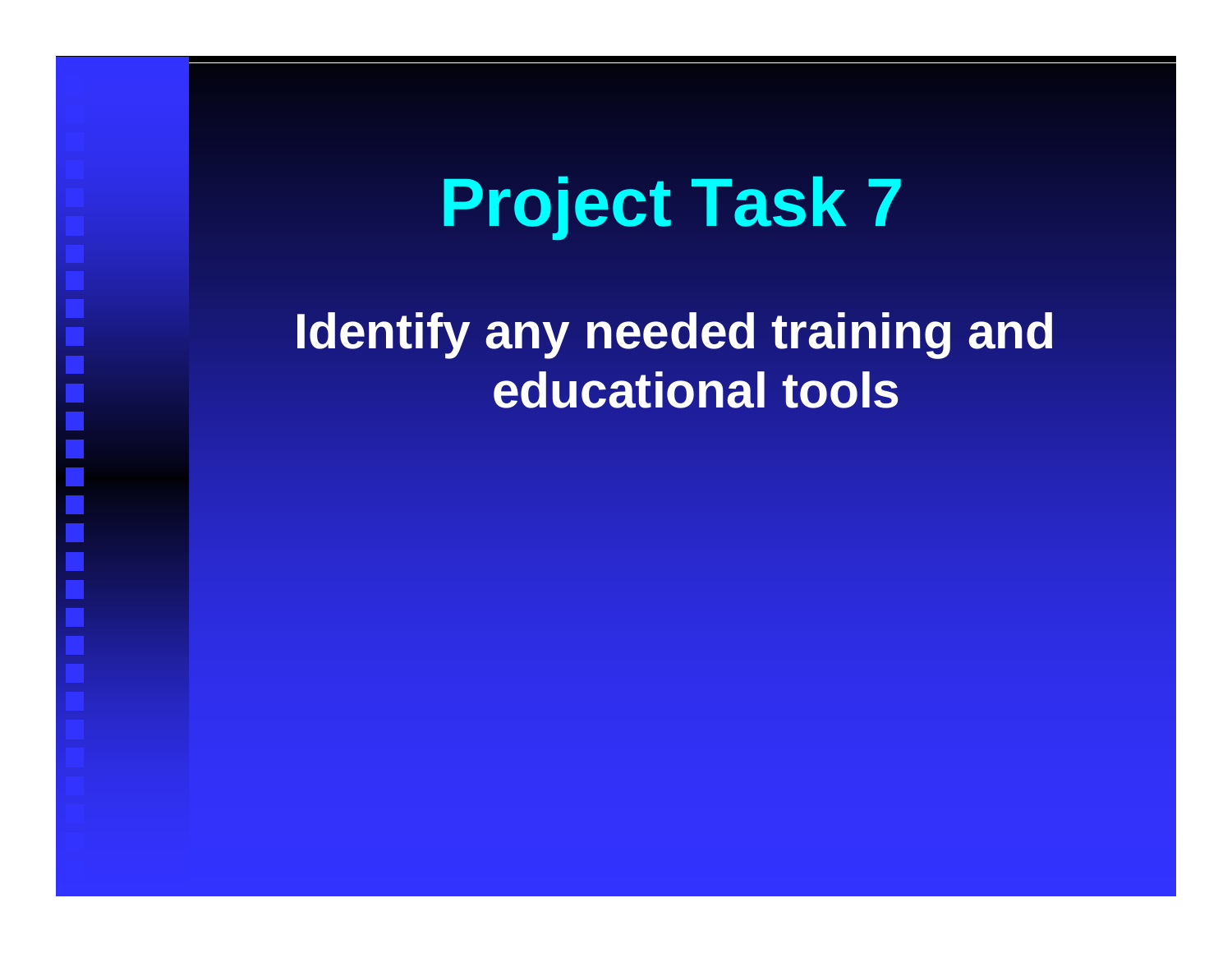## **Goals of October 24-25 Meeting**

**If Identify related activities Develop preliminary strategy (including** current codes/standards update schedules) **EXTE Categorize recommendations Ready for action** Requiring additional research and/or<br>development No direct codes/standards implications **IDENTIFY Potential education/training needs**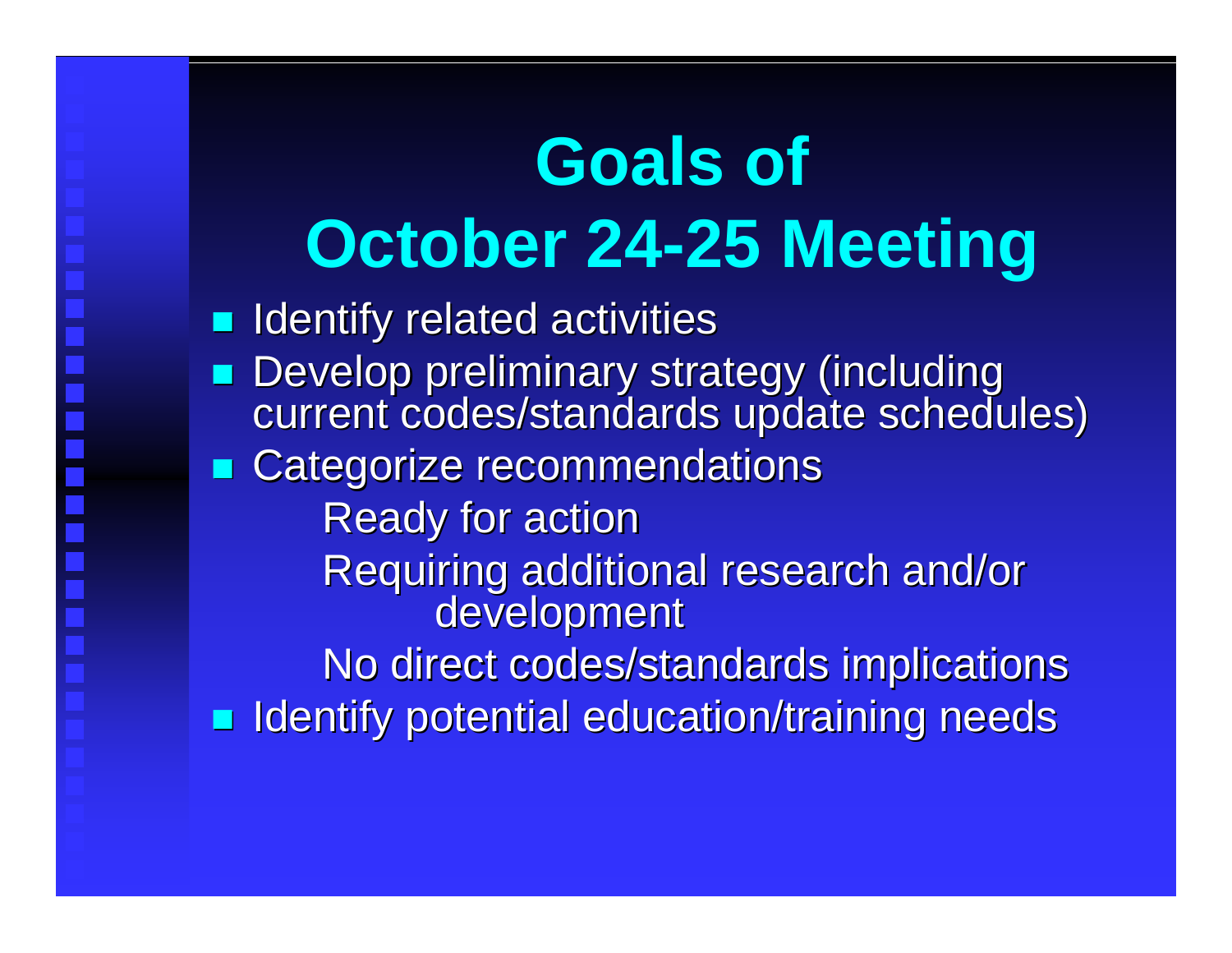**Media inquiries about project and committee activitiesshould be referred to**

Michael Newman **NIST Director of Media Relations** 301-975-3025